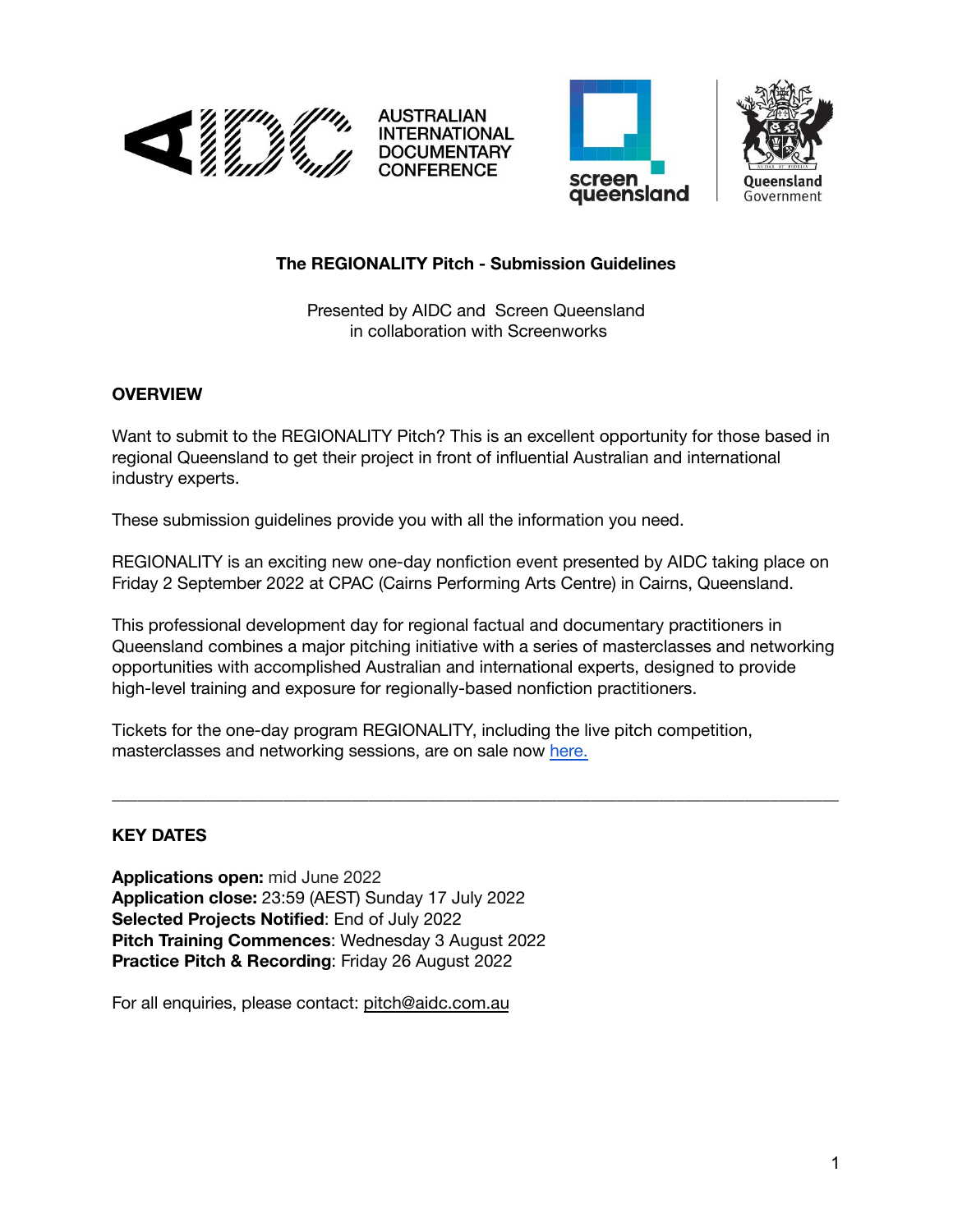#### **ELIGIBILITY**

The REGIONALITY Pitch is open to regional Queensland practitioners who have a pitch-ready project with global appeal that fits the criteria outlined below.

Entry to the REGIONALITY Pitch is competitive and applicants must ensure their projects are original ideas that have the potential to appeal to targeted buyers across Australian and international markets. Submission is free!

Up to four shortlisted projects will receive complimentary registration for up to two (2) pitchers to attend the event and take advantage of expert pitch training and trailer editing consultations.

Submissions received after Sunday 17 July 2022 will not be accepted. Once the submission process is complete, submissions can no longer be amended.

\_\_\_\_\_\_\_\_\_\_\_\_\_\_\_\_\_\_\_\_\_\_\_\_\_\_\_\_\_\_\_\_\_\_\_\_\_\_\_\_\_\_\_\_\_\_\_\_\_\_\_\_\_\_\_\_\_\_\_\_\_\_\_\_\_\_\_\_\_\_\_\_\_\_\_\_\_\_\_\_\_\_\_\_\_

#### **HOW IT WORKS**

The REGIONALITY Pitch is seeking applications across documentary features, singles and series. The shortlist will be selected by AIDC, Screen Queensland, Screenworks and an external party.

Selected projects will receive complimentary registration for up to two (2) pitchers to the event, as well as pitch training and trailer editor consultations from industry experts.

Pitches should be no more than seven (7) minutes' duration, which includes a trailer or key scenes of approximately three (3) minutes' duration. Each pitch will be followed by up to 7 minutes of feedback from the panel of decision makers and experts.

A practice pitch will be held online before the event, where the pitches will be recorded in the case of unforeseen circumstances where either the pitching teams or attendees cannot gather at the event.

\_\_\_\_\_\_\_\_\_\_\_\_\_\_\_\_\_\_\_\_\_\_\_\_\_\_\_\_\_\_\_\_\_\_\_\_\_\_\_\_\_\_\_\_\_\_\_\_\_\_\_\_\_\_\_\_\_\_\_\_\_\_\_\_\_\_\_\_\_\_\_\_\_\_\_\_\_\_\_\_\_\_\_\_\_

#### **HOW TO APPLY**

To complete your submission you will first need to register for a free MY AIDC account (or log in to your existing account) and complete the application form [here](https://aidc-forms.fiona-app.com/forms/487cec78-40c0-421a-8c1f-c544b3b4808e?culture=en-US) . This link will prompt you to register (or log in) to your MY AIDC account to complete and submit your application form.

**Apply for the [REGIONALITY](https://www.aidc.com.au/initiatives/regionality-cairns/) Pitch**

### **ELIGIBILITY**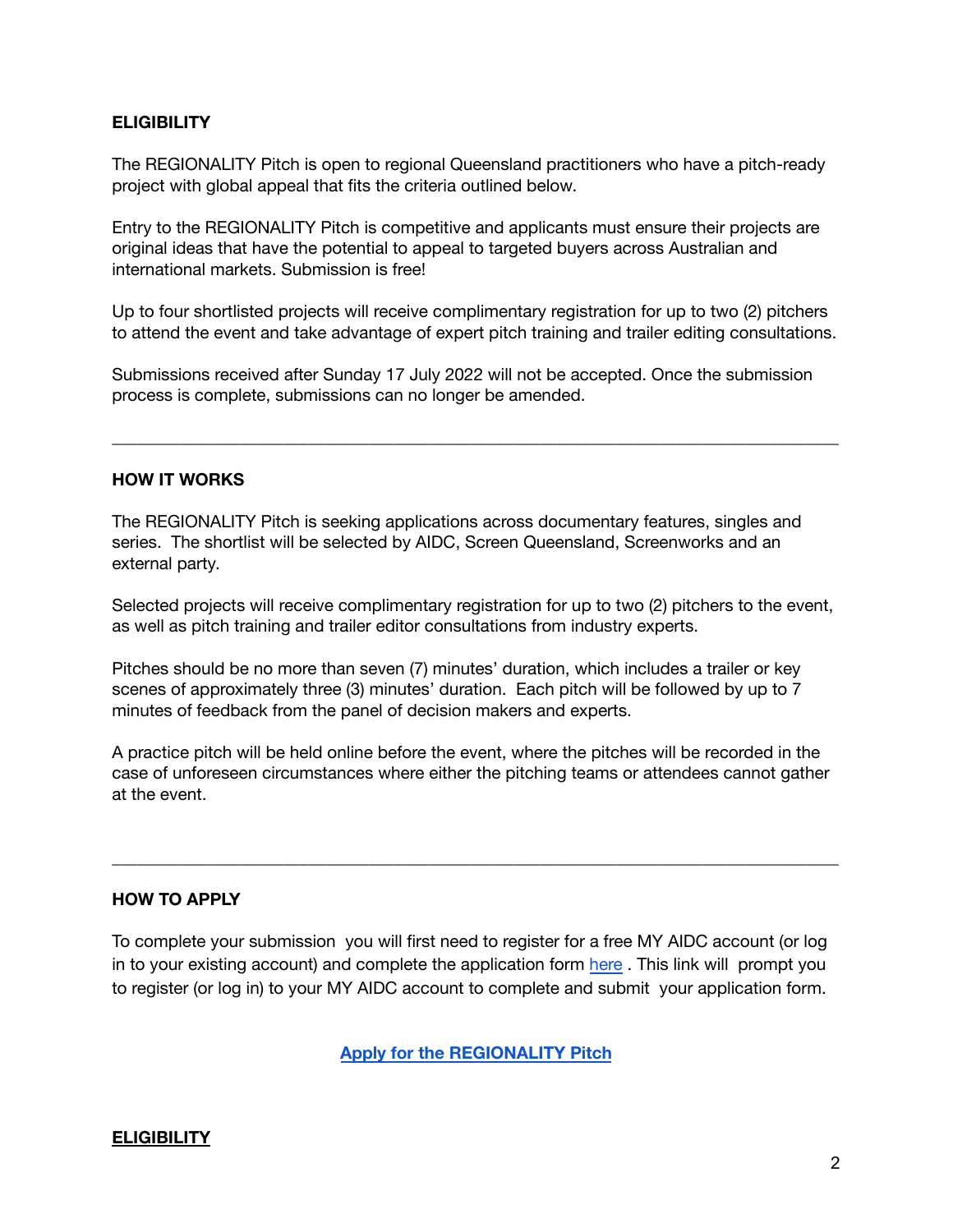#### **Submitter eligibility**

- Practitioners from regional Queensland may apply. Regional areas are defined as all areas in Queensland outside of Greater Brisbane, Logan and the Gold Coast.
- Individuals, teams or companies may apply.
- Applicants must be the rights holder of the work.
- Applicants must be 18 years of age or over.
- Entry for each project must be submitted via the AIDC submission portal.

#### **Project eligibility**

- Entry is open to documentary feature films, singles and series.
- Projects should be at development, production stage or post-production stage, but should not be at fine cut or completion.
- Projects need to be recognised factual or documentary formats intended for broadcast and distribution (a recognised platform such as a television broadcaster, a streaming platform, festival screenings, theatrical distribution). The Australian Content Standard defines documentary as 'a program that is a creative treatment of actuality other than a news, current affairs, sports coverage, magazine, infotainment or light entertainment program'. For more info, visit the ACMA [website](https://www.acma.gov.au/publications/2021-06/guide/documentary-guidelines).
- Short-form, half-hour broadcast singles, multiplatform projects (that do not have a theatrical or broadcast component) and VR/AR projects are not eligible for entry.

### **SELECTION PROCESS**

The assessment committee will assess the applications and create a shortlist based upon the following criteria:

- strength and originality of the project;
- commercial viability of the project in the marketplace;
- the project's international appeal;
- the track record of the creative team and any finance in place.

Chosen project and application information will be published on the AIDC website and in communications.

For consideration in the pitch, applicants must supply a trailer or teaser up to three (3) minutes or key footage up to five (5) minutes at the time of submission.

#### **SUCCESSFUL PROJECTS**

Successful projects will receive up to two (2) complimentary passess to attend the event.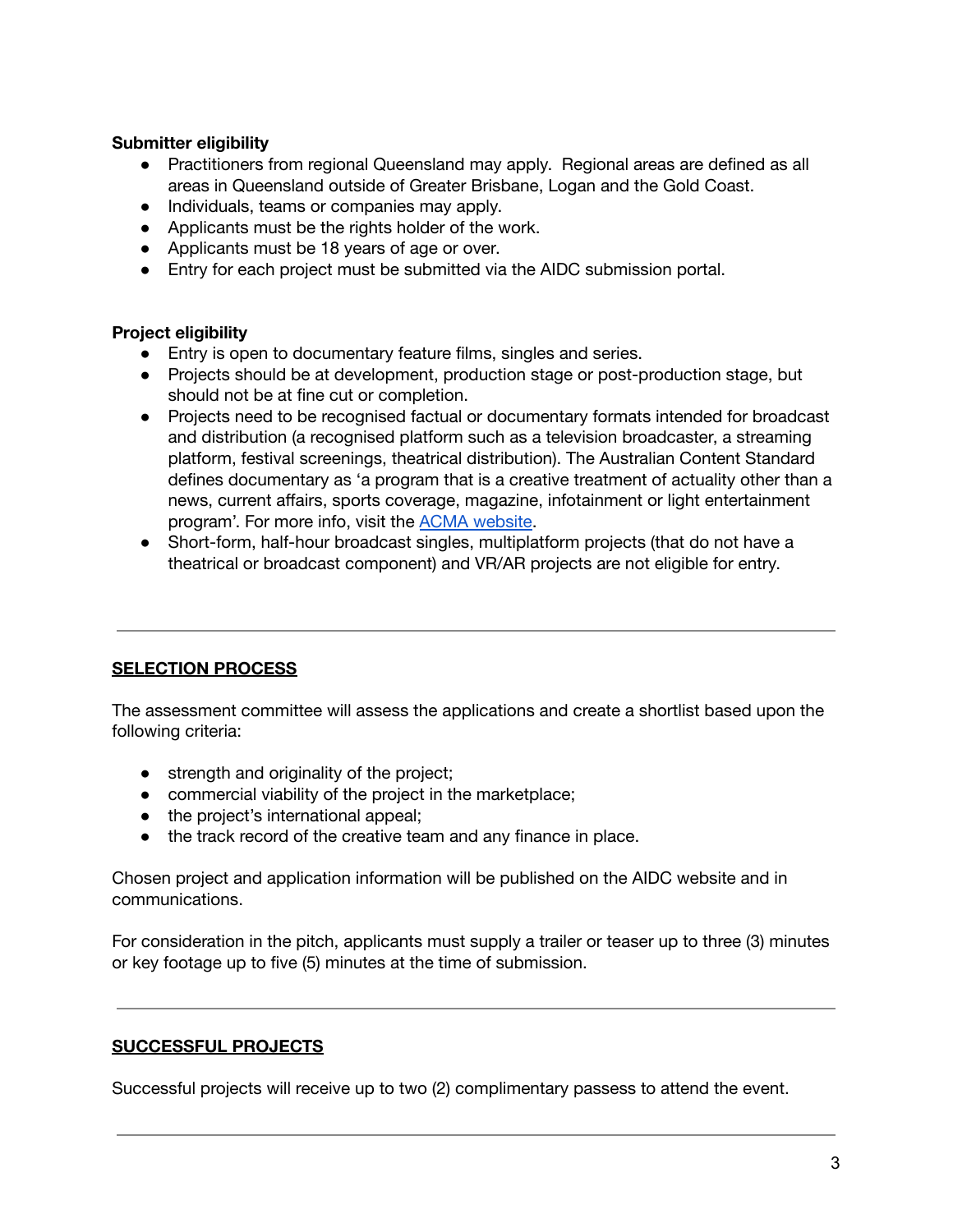#### **TRAILER CONSULTATIONS AND PITCH TRAINING**

Pitching is a highly competitive process and an art in itself. Consultations with a highly qualified pitching trainer and trailer editor will be made available to selected projects ahead of the pitch.

#### **DELIVERY REQUIREMENTS AND DEADLINES**

- All final deliverables will require the approval of AIDC.
- Final date for delivery of trailers for all projects selected for the pitch is 23:59 AEST Wednesday 24 August 2022.
- A practice pitch will be held online and recorded on Friday 26 August 2022, and these pre-recorded pitches may be used in the case of unforeseen circumstances that prevent attendance at the live pitch event in Cairns on Friday 2 September 2022.

### **CULTURAL SAFETY AND COLLABORATION**

AIDC, Screenworks and Screen Queensland support diverse storytelling told by diverse practitioners, and encourages such applications.

This section addresses both practitioners and subjects that may identify with the below categories:

- Aboriginal & Torres Strait Islander
- POC (People of Colour)
- CALD (Culturally and Linguistically Diverse)
- Indigenous (global outside of Australia)
- LGBTQI+ (including gender non-conforming)
- People living with disability

When submitting a project that features any of the above diverse populations as the subject matter, applicants will be required to prove that there is, at minimum, meaningful consultation with the subject(s). Preference will be given to projects that demonstrate a clear collaboration (in addition to consultation).

Documentaries which deal with Australian Indigenous content as the central theme must have an Indigenous producer, director and/or writer. For more information, see Screen Australia's [Pathways](https://www.screenaustralia.gov.au/getmedia/16e5ade3-bbca-4db2-a433-94bcd4c45434/Pathways-and-Protocols.pdf) and Protocols document.

Applicants will be asked to supply information on their consultation and collaboration at the submission stage. Projects selected for the REGIONALITY Pitch will be required to provide more detailed evidence related to this activity.

#### **HOW TO APPLY**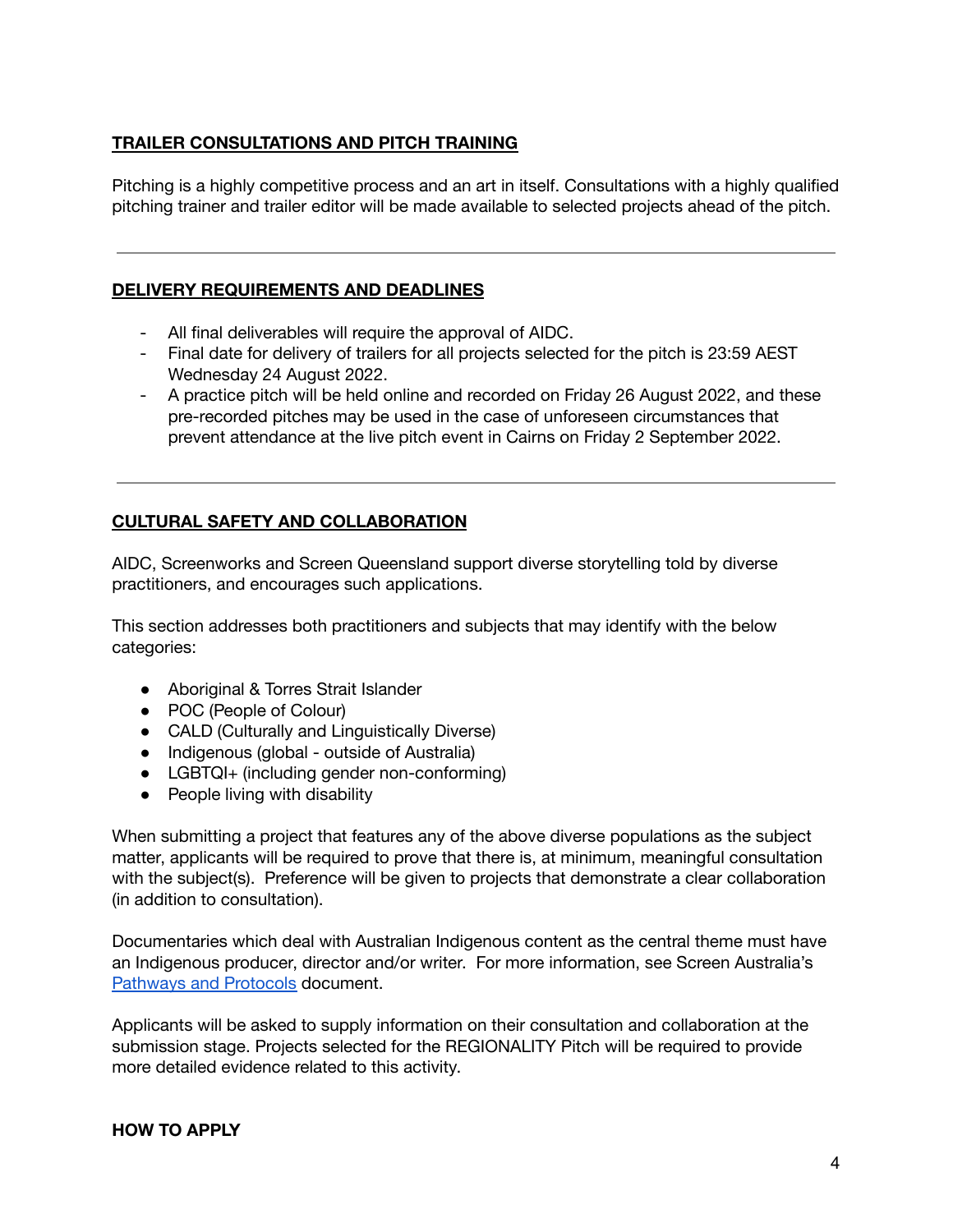To complete your application you will first need to register for a free MY AIDC account (or log in to your existing account) and complete the application form [here](https://www.aidc.com.au/initiatives/regionality-cairns/) . This link will prompt you to register (or log in) to your MY AIDC account to complete and submit your application form.

More details about the Regionality Pitch can be found on the AIDC [Website.](https://www.aidc.com.au/initiatives/regionality-cairns/) Below is the list of questions you will need to answer to complete your application.

*Please note, all questions with an asterix (\*) are compulsory.*

### **CREDITS**

- \*Submitter (One main contact company name, name, address, country, email, mobile)
- Director(s) (name)
- Director Bio & Credits
- \*Producer(s) (name)
- \*Producer Bio & Credits
- Production Companies

#### **ELIGIBILITY - Regional Queensland**

One of the key creatives must be residing and working in Regional Queensland.

- \* Which key creative is operating in Regional QLD?
- \* Which area of Regional Queensland are they operating from? (Regional areas are defined as all areas in Queensland outside of Greater Brisbane, Logan and the Gold Coast.)

### **PROJECT INFORMATION**

- \*Project Title
- \*Genre: Select the genre that best describes your project
	- Arts
	- Biography
	- Crime
	- Culture
	- Environmental
	- Geopolitics
	- History
	- Human Interest
	- Music
	- Natural History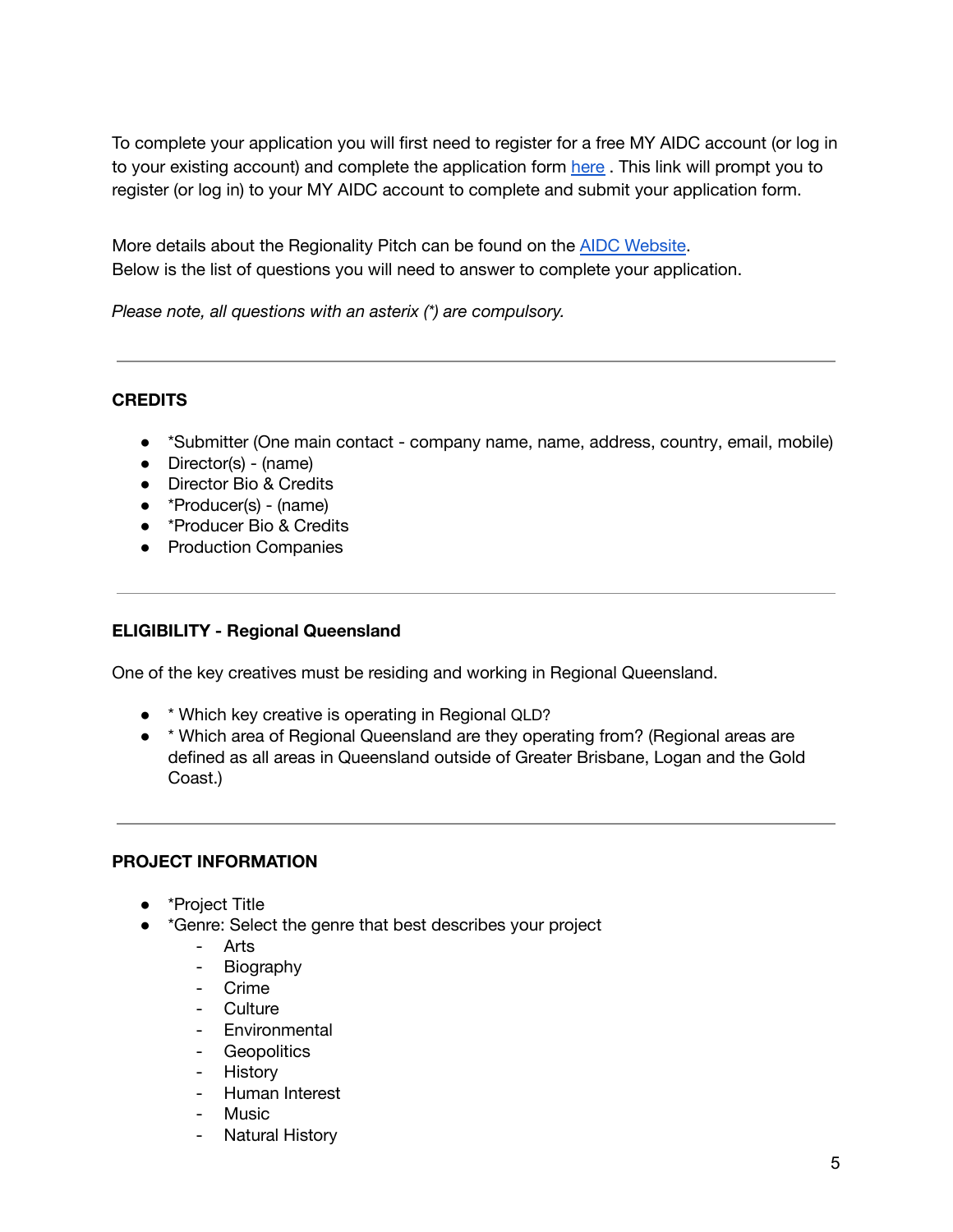- Politics
- Science
- Society
- Sports
- Technology
- Wildlife
- \* Length / Format. Select as many as apply
	- Single/One-off
	- Feature
	- Series
	- 30'
	- $-52'/60'$
	- $-70+$  mins
	- Other
- (If a series) how many episodes?
- **\* Countries of production**
- \* Estimated completed duration (describe in minutes)
- \* Australian States & Territories of production -list all
- \* Spoken language(s)

#### **REQUESTED SUPPORT**

- \*What type of support are you seeking? (select all that apply)
	- A full commission
	- Pre-sales / Pre-buys
	- Gap financing
	- Equity investment
	- Acquisition (broadcast, platform, etc)
	- Festival programming
	- International sales representation
	- Australian distribution
	- Territory distribution
	- Australian co-producer
	- International co-producer
	- Executive producer
	- Other
- (If Other) Describe other support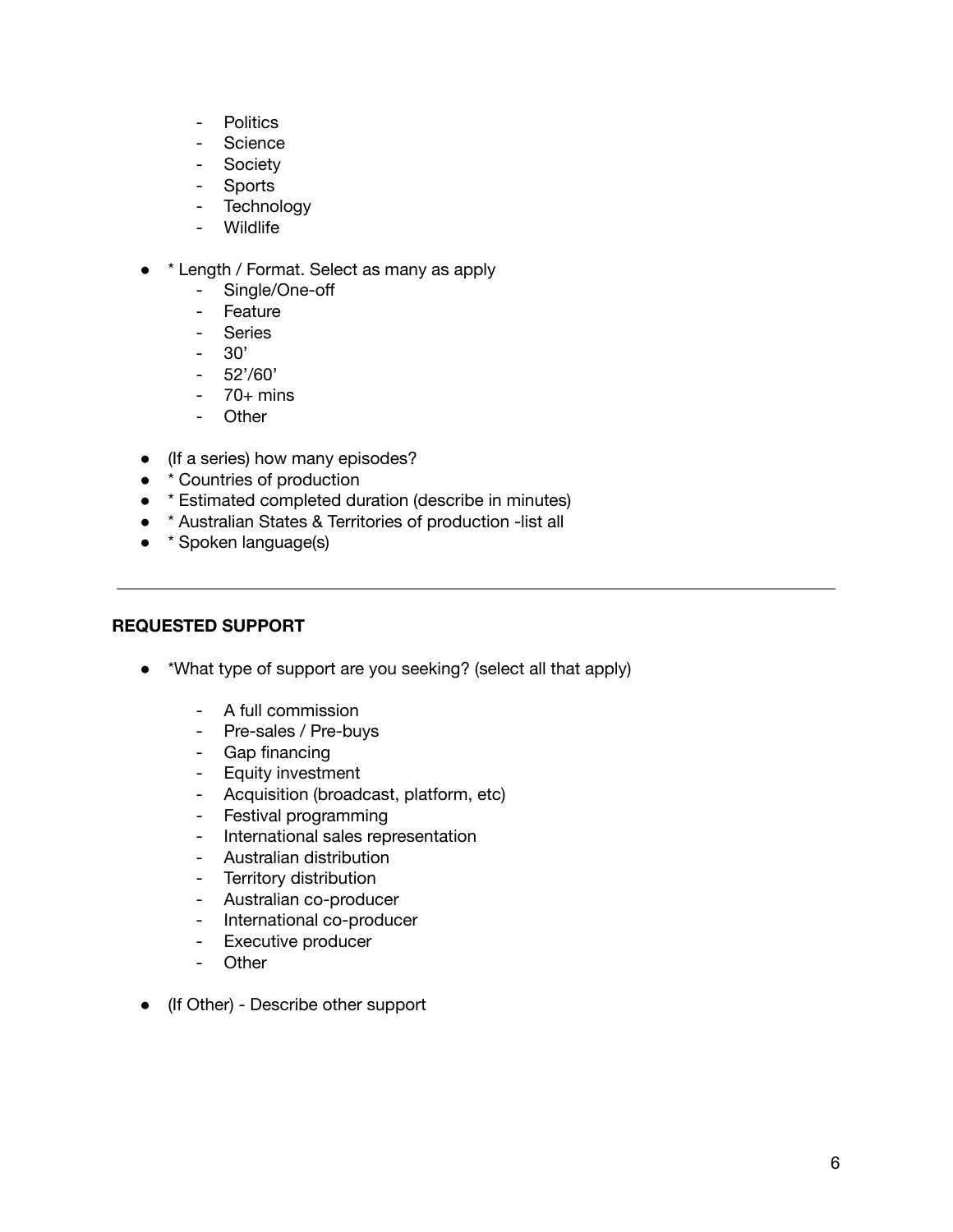#### **PROPOSAL**

- <sup>\*</sup> Logline (up to 30 words)
- **\*** Synopsis (up to 100 words)
- \* Treatment story arc, main characters, brief description of the project's style (500-700 words)
- \* Short status report a brief description of planned production schedule, access, pending finances, etc (up to 500 words)
- Other pitches list market/forum and year, if applicable (any pitching forums or events, or other buyers pitched to)
- Project website (if available)
- Full treatment upload (optional)

#### **TIMELINE AND STAGE OF PRODUCTION**

- \* Current Stage:
	- Early development
	- Late development
	- Production
	- Post-production
- \* Date of principal photography (month/year)
- **\* Estimated month of completion (month)**
- \* Estimated year of completion (year)

### **FOOTAGE**

- \*Teaser/ Footage URL
	- Streamable link to trailer, teaser or key scene details (up to 3 minutes). Link must remain active until late September.
	- Password (if any)

### **STILLS**

● Upload a still (if available) - If stills are available, please upload a maximum of two high-res stills in LANDSCAPE format (at 300DPI)

#### **FINANCIAL INFORMATION**

- \* Total budget AUD
- \* Secured finance AUD
- \* Requested financing AUD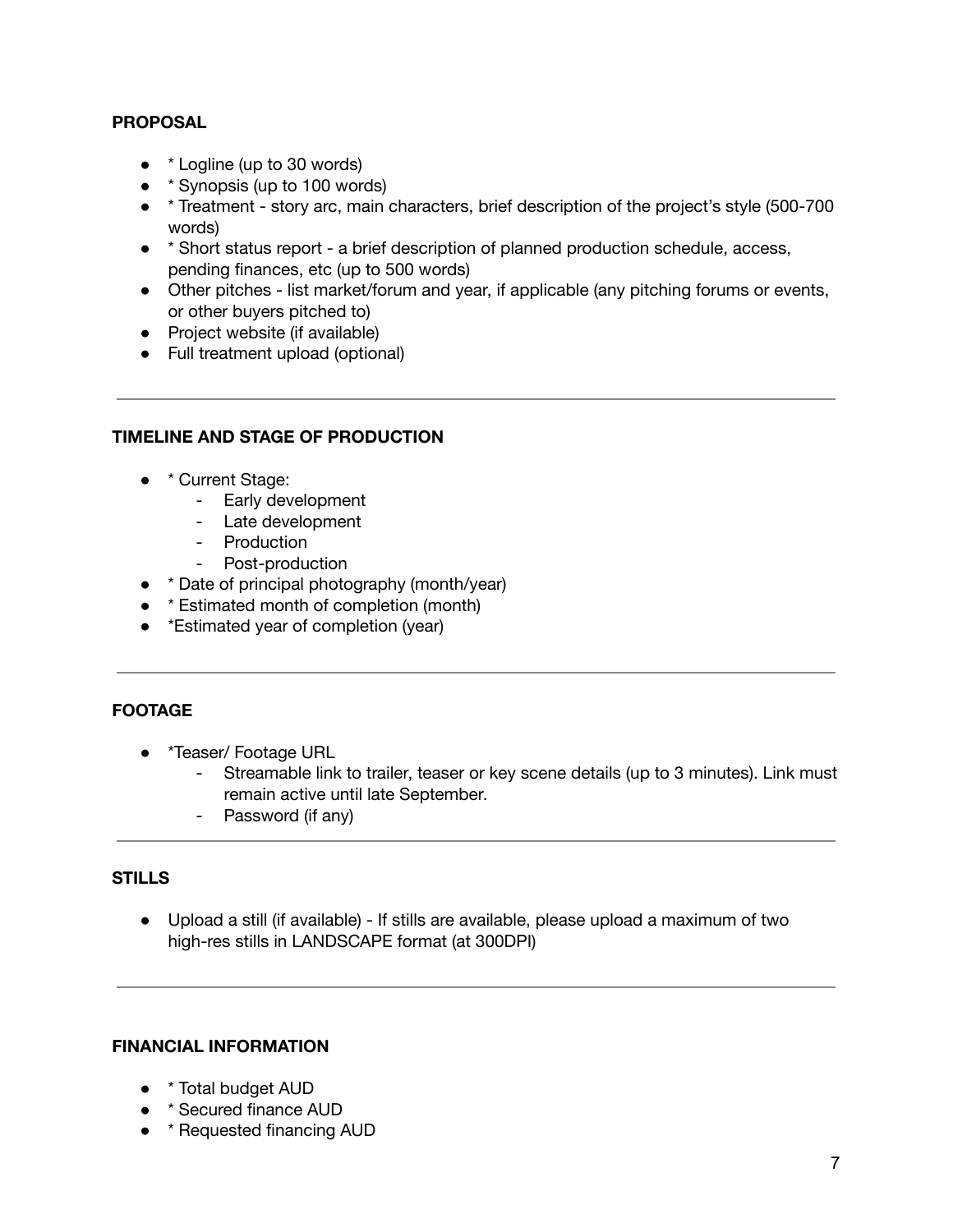- Sources of above confirmed financial partners please list.
- <sup>\*</sup> Please upload your most current 'Finance Plan' including any financial support you have secured or expect to receive. Do not submit a full budget in this section. You may use the **AIDC Finance Plan [Template](https://www.aidc.com.au/wp-content/uploads/2020/10/AIDC-2021-Finance-Plan-template.xlsx)**, your own finance plan template or the **[Screen](https://www.screenaustralia.gov.au/getmedia/1b66eca3-048b-4885-a4f9-b28e5ea1f91d/Finance-template-documentary.xls?ext=.xls) Australia [Documentary](https://www.screenaustralia.gov.au/getmedia/1b66eca3-048b-4885-a4f9-b28e5ea1f91d/Finance-template-documentary.xls?ext=.xls) Finance Plan**.
- Are any rights UNAVAILABLE? If so, list territories and types of rights sold.

### **CULTURAL SAFETY AND COLLABORATION**

AIDC supports diverse storytelling told by diverse practitioners and encourages such applications. This section addresses both practitioners and subjects that may identify with one or more of the below categories:

- Aboriginal & Torres Strait Islander
- POC (People of Colour)
- CALD (Culturally and Linguistically Diverse)
- Indigenous (global outside of Australia)
- LGBTQI+ (including gender non-conforming)
- People living with disability
- Does this project feature any of the above diverse populations as its main subject matter? (Yes/No)
- If 'YES', please provide a statement as to your level of consultation or collaboration with the relevant peoples or groups (up to 500 words).
- Do any of the key creatives identify as belonging to any of the above diverse groups? (Yes/No)

### **AGREEMENT**

By selecting 'I agree' the submitter is agreeing to AIDC's Terms and Conditions for submitting to the REGIONALITY Pitch.

● \*I agree (Yes/No)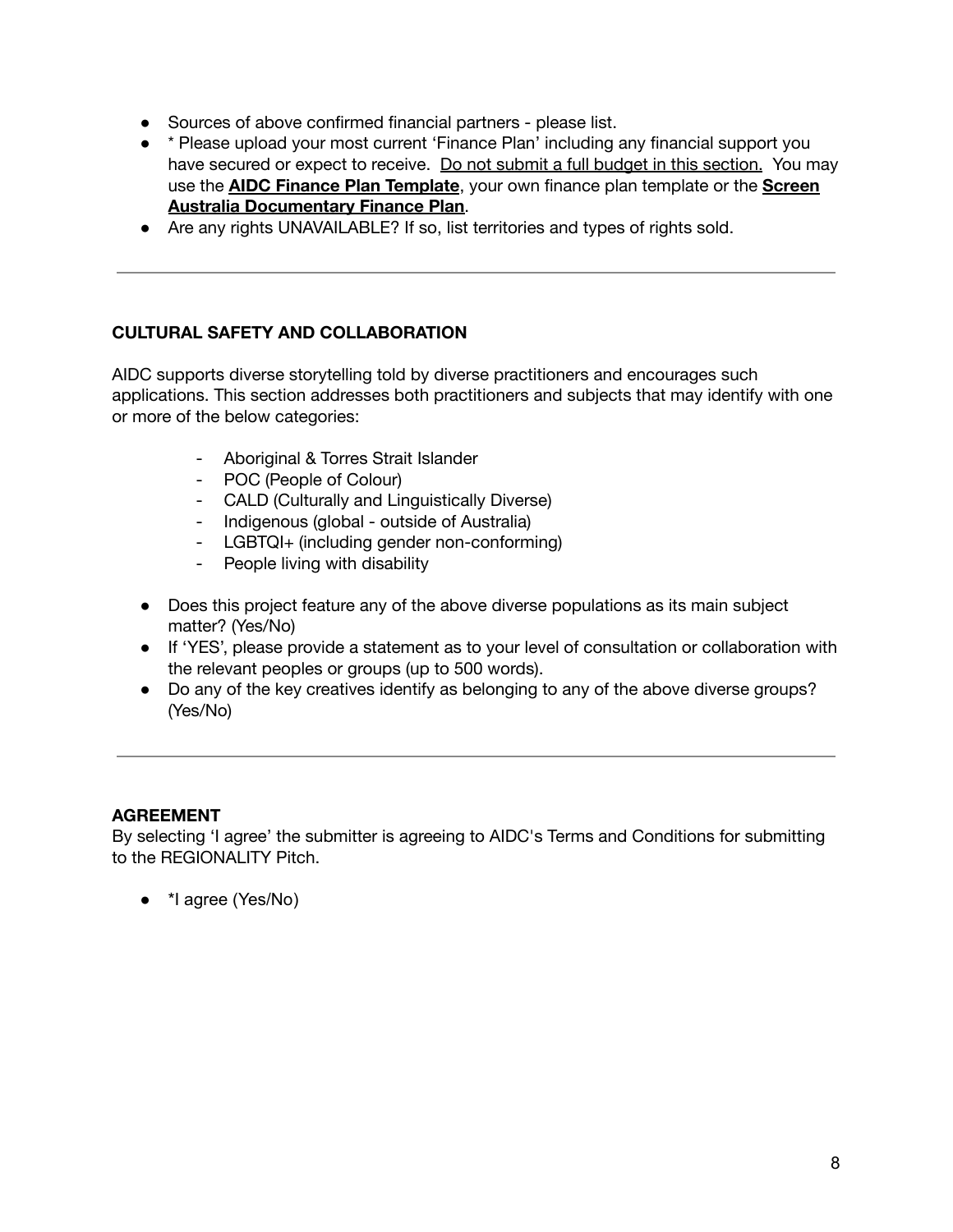## **The REGIONALITY Pitch - Terms and Conditions**

Presented by AIDC and Screen Queensland in collaboration with Screenworks

#### **1. Terms and Conditions**

- 1.1. By applying to submit a project to the REGIONALITY Pitch, you agree to accept and be bound by the following terms and conditions, and acknowledge that failure to comply with them may result in disqualification. All national and local laws and regulations shall apply.
- 1.2. Any enquiries relating to the REGIONALITY Pitch should be emailed to: [pitch@aidc.com.au](mailto:pitch@aidc.com.au)

#### **2. Dates**

- 2.1. Project submissions for the REGIONALITY Pitch open in mid June 2022 (Opening Date). Submissions will be accepted until 23:59 (AEST) Sunday 17 July 2022 (Closing Date).
- 2.2. Selected project applicants will be notified by the Organisers by the end of July 2022 with their names and projects announced publicly early August 2022.
- 2.3. Selected projects will be required to submit their trailers to AIDC by 23:59 (AEST) Wednesday 24 August 2022.
- 2.4 Selected projects will be required to participate in the pre-recording of their pitch and trailer by 23:59 (AEST) Friday 26 August 2022.

### **3. Applicants**

- 3.1. All employees of AIDC Ltd, Screen Queensland and Screenworks, including any of their subsidiaries and their families, are not eligible to submit projects for the REGIONALITY Pitch.
- 3.2. Each applicant must provide up-to-date and accurate contact information when they submit their entry to enable AIDC to contact them for further information or update on the status of the entry before or after the Closing Date.
- 3.3. If there is any dispute as to the identity of an applicant, AIDC reserves the right, in their sole discretion, to determine the identity of the applicant.

### **4. Entry Requirements**

- 4.1. The REGIONALITY Pitch accepts projects from Australians living and working in regional Queensland.
- 4.2. Applicants must be the rights holder in the work.
- 4.3. Projects need to be recognised factual documentary formats intended for broadcast and distribution. The Australian Content Standard defines documentary as 'a program that is a creative treatment of actuality other than a news, current affairs, sports coverage, magazine, infotainment or light entertainment program' See ACMA [website.](https://www.acma.gov.au/publications/2021-06/guide/documentary-guidelines)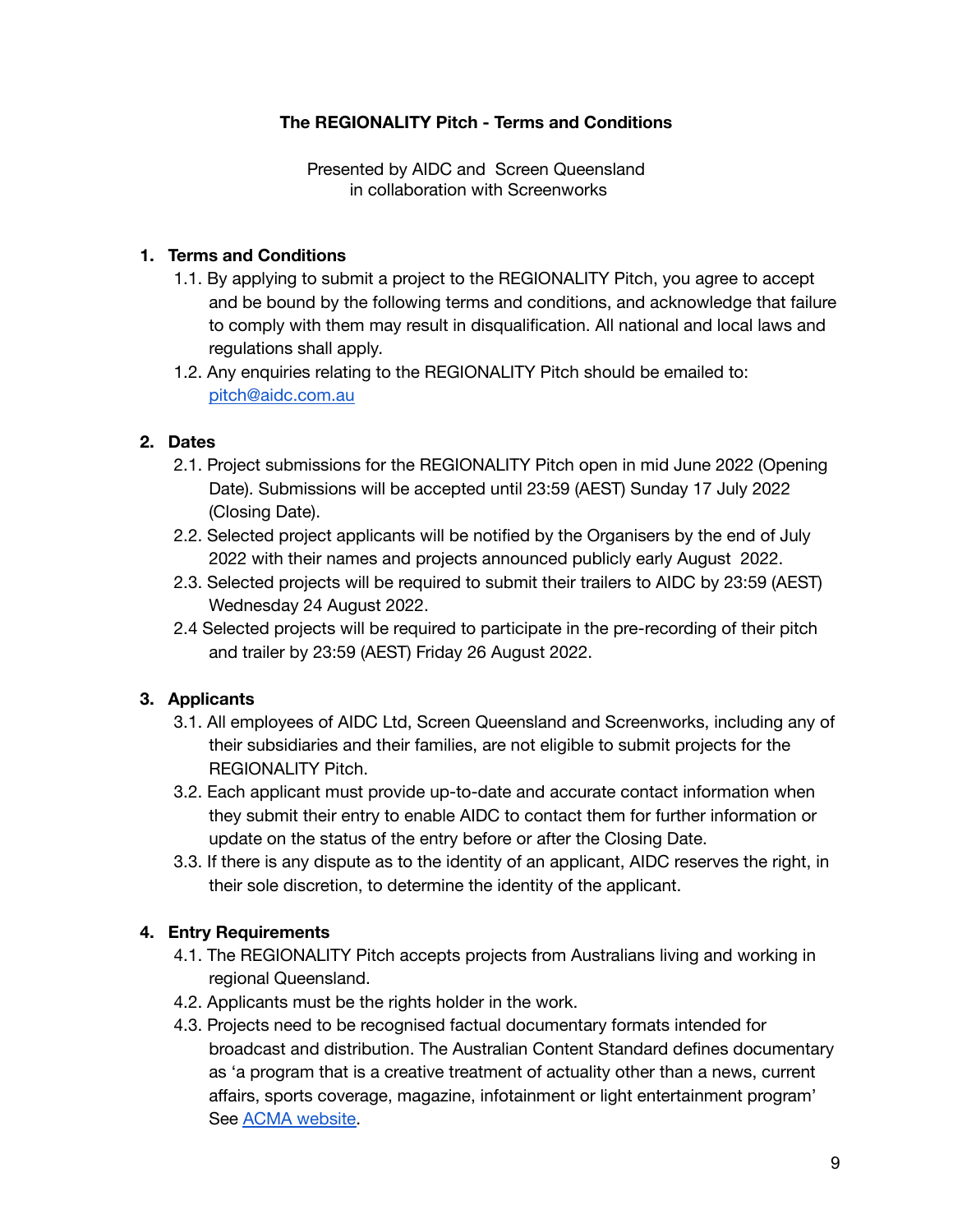- 4.4 Entry is open to documentary features, singles and series at development or production stages.
- 4.5. Short-form, half-hour broadcast singles, multiplatform projects (that do not have a theatrical or broadcast component) and VR/AR projects are not eligible for entry to the REGIONALITY Pitch.
- 4.6. Individuals, teams or companies may apply.
- 4.7. Applicants must be 18 years of age or over.
- 4.8. Entry for each project must be submitted via the REGIONALITY Pitch portal.
- 4.9. The Organisers accept no responsibility for submissions not received for any reason.
- 4.10. The Organiser reserve the right, at any time, to verify the validity of entrants (including an entrant's identity and citizenship status) and reserves the right, in its sole discretion, to disqualify any individual who the Organiser has reason to believe has breached any of these Terms and Conditions or engaged in any unlawful or other improper conduct calculated to interfere with the fair and proper conduct of the promotion.
- 4.11. Selected participants will be granted up to two complimentary registrations per project to participate in the REGIONALITY Pitch and the all-day event.
- 4.12.Participants are required to register for REGIONALITY Cairns 2022 within a week (7 days) of being notified, and provide verified copy and a still image for publication, to the specifications advised by the Organiser.
- 4.14. Pitching teams may consist of two people4.15. Selected participants will be required to make themselves available at the specified location for REGIONALITY Cairns on Friday 2 September 2022 to take part in the pitch and for meetings with decision makers during the event.
- 4.16. Meetings with international decision makers may occur outside of regular business hours, including early mornings and evenings, and including a date other than Friday 2 September 2022.

# **5. Intellectual Property Rights**

- 5.1. Copyright in each project entry submitted remains with the author/s of the entry, subject to this Clause 5.
- 5.2. By submitting to the REGIONALITY Pitch, the applicant grants the Organiser the right to make their projects available to the Assessment Committee.
- 5.3. By submitting to the REGIONALITY Pitch, the applicant grants the Organiser the right to publish their pitch and visual footage, as well as submitted project information, in the online AIDC Project Library. Access to the Project Library is granted to Decision Makers at the discretion of the Organiser.
- 5.4. By submitting a project to the REGIONALITY Pitch, the applicant grants to the Organiser a non-exclusive, royalty free, perpetual right to use, publish, reproduce and reprint project images and descriptive text on a worldwide basis through all media (including print, digital, radio and social media). Without limiting the above, each entrant acknowledges and agrees that this includes: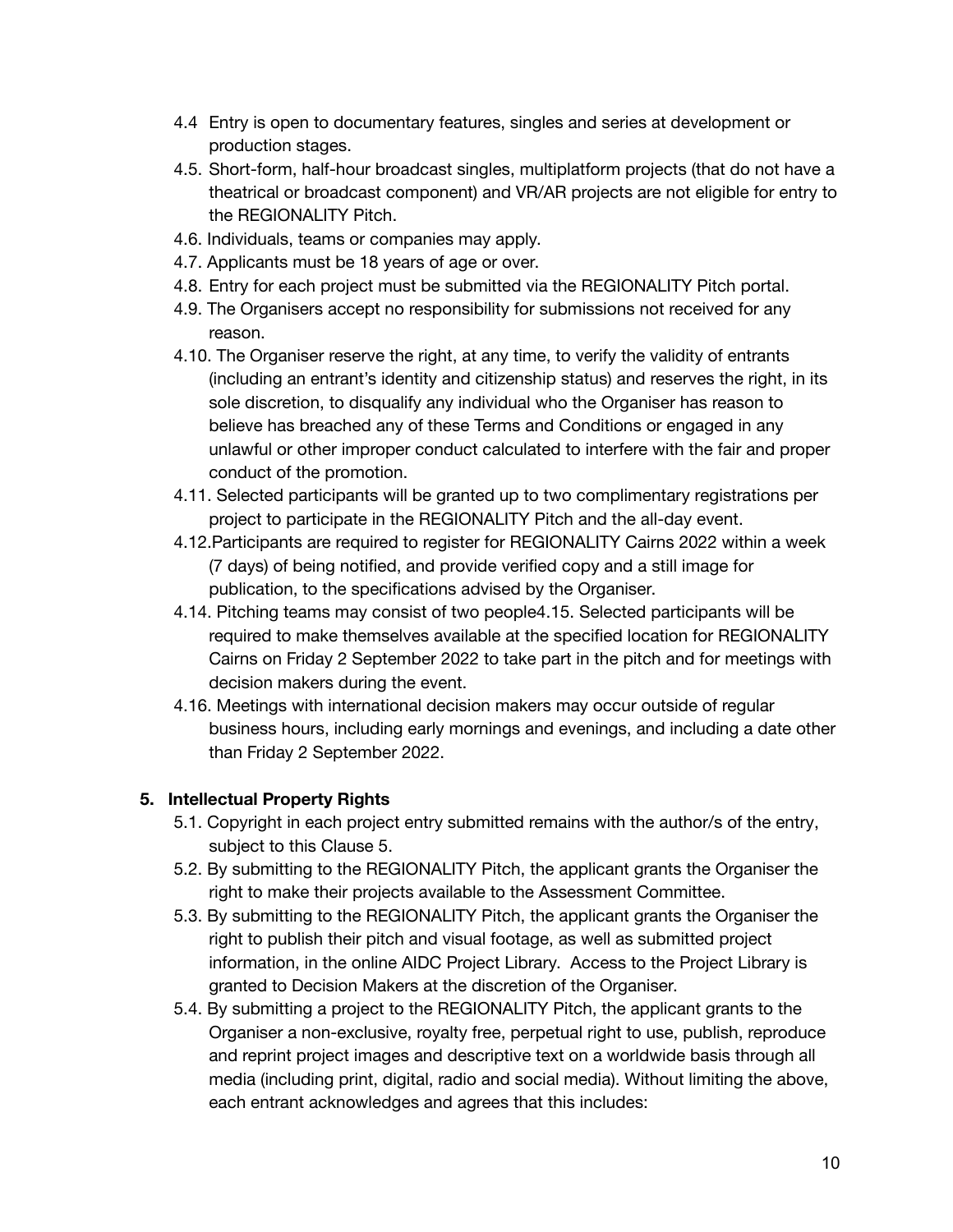- 5.2.1. Publication by AIDC, Screen Queensland and/or Screenworks (print and/or digital).
- 5.2.2. Press releases announcing shortlisted projects and prize winners.
- 5.5. The Organiser may make an exception to Clause 5.4. for projects seeking media blackouts where necessary. In this instance, the applicant must communicate this in writing to the Organiser within twenty-four hours of being accepted into the REGIONALITY Pitch.
- 5.6. By submitting a project to the REGIONALITY Pitch, each applicant also consents to the Organisers using their name, likeness, image and /or voice in any media for an unlimited period without remuneration for the purpose of promoting the Organisers.

## **6. Unacceptable Entries**

- 6.1. Project submissions received after the Closing Date and/or which are not in accordance with the entrant and entry requirements set out in Clauses 3 and 4 respectively will not be accepted.
- 6.2. AIDC will not accept resubmissions of projects that were selected to pitch in The FACTory 2022.

## **7. Outcome**

- 7.1. The AIDC's decisions will be final and no correspondence will be entered into in relation to their deliberations or decisions.
- 7.2. Entrants must direct any questions or comments in relation to the REGIONALITY Pitch submissions to [pitch@aidc.com.au](mailto:pitch@aidc.com.au).
- 7.3 The AIDC reserves the right to approve final audiovisual deliverables (pitches, trailers, teasers, pre-recorded pitches) and can deny participation in the REGIONALITY Pitch if these materials do not satisfy requirements including length of AV material.

# **8. Warranties**

- 8.1. By submitting a project to the REGIONALITY Pitch, the producers warrant to AIDC that they own all intellectual property rights in their submission, and that their submission:
	- 8.1.1. is an original, incomplete and unbroadcast nonfiction screen work;
	- 8.1.2. does not infringe the copyright or any other intellectual property rights of any other person;
	- 8.1.3. does not defame or invade the privacy rights of any third party;
	- 8.1.4. does not infringe any other legal rights, regulations or laws.
- 8.2. By submitting a project to the REGIONALITY Pitch, the applicant agrees to be bound by the rules and terms and conditions as set out by the Australian International Documentary Conference (AIDC).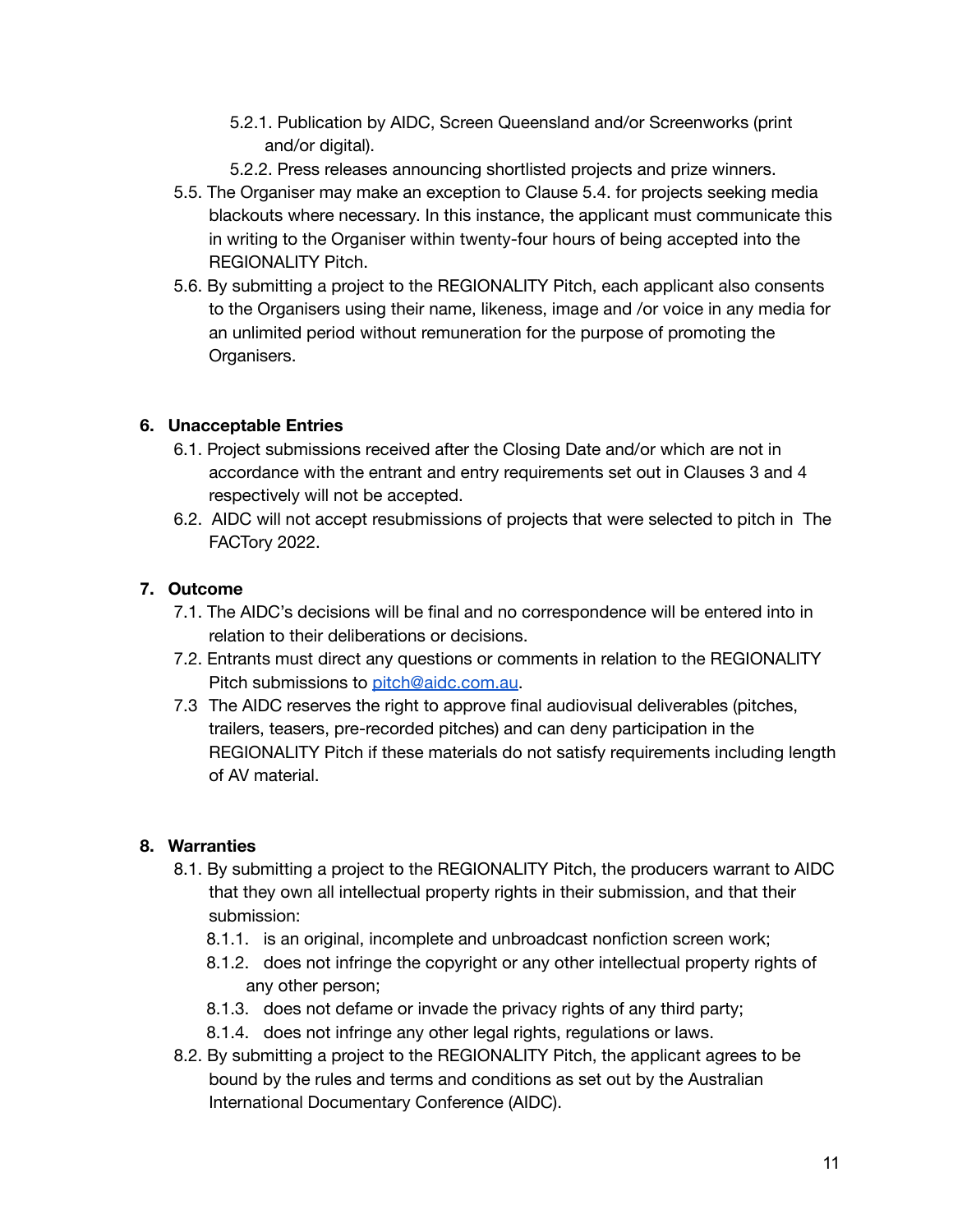- 8.3. AIDC shall use its best endeavours to treat all submissions confidentially. However, the applicant acknowledges that the applicant's project may potentially receive wide exposure as a result of the submission process.
- 8.4. There is a chance that a number of ideas submitted as part of this program including the applicant's – may contain subject matter, themes, activity, characters and other material that is similar to other projects submitted to AIDC. The applicant acknowledges that AIDC is not liable in the event that the project submitted by the applicant is in any way similar to a project selected by AIDC for the REGIONALITY Pitch or otherwise, now or in the future.
- 8.5. The applicant acknowledges that whilst every endeavour will be taken to match financiers with the applicant's project as part of the REGIONALITY Pitch decision maker selection process, AIDC does not guarantee that the project will be successful in attracting partnerships/finance.
- 8.6. The applicant agrees that if the applicant's project is selected for the REGIONALITY Pitch and participation results in a business outcome, the applicant is obliged to acknowledge the support of the AIDC in the credits of the completed project and in all relevant promotional material.

# **9. Liability**

9.1. Except for any liability that cannot by law be excluded, including the statutory guarantees under the Competition and Consumer Act 2010 (Cth), AIDC (including their respective officers, employees and agents) are not responsible for and exclude all liability (including negligence) for any personal injury; or any loss or damage (including loss of opportunity); whether direct, indirect, special or consequential, arising in any way out of: (i) any technical difficulties or equipment malfunction; (b) any theft, unauthorised access or third party interference; (iii) any submission that is late, lost, altered, damaged or misdirected (whether or not after their receipt by the Organisers) due to any reason beyond the control of the Organiser; (d) any tax liability incurred by the winner or entrant.

# **10. Events of Force Majeure or COVID-19 Event**

10.1 Where the Event is cancelled or significantly interrupted due to an Event of Force Majeure or COVID-19 Event (as defined below) the AIDC will require you to submit a pre-recorded pitch to showcase to decision makers by 17:00 (AEST) Friday 26 August 2022.

10.2 "Event of Force Majeure" means an event or cause which is beyond the reasonable control of the person claiming that an intervening event has occurred including, without limitation, acts or omissions of third party suppliers, fire, flood, earthquake, epidemic, pandemic, elements of nature or acts of God, acts of war, terrorism, riots, civil disorders, rebellions or revolutions, strikes or lockouts, or quarantine restriction.